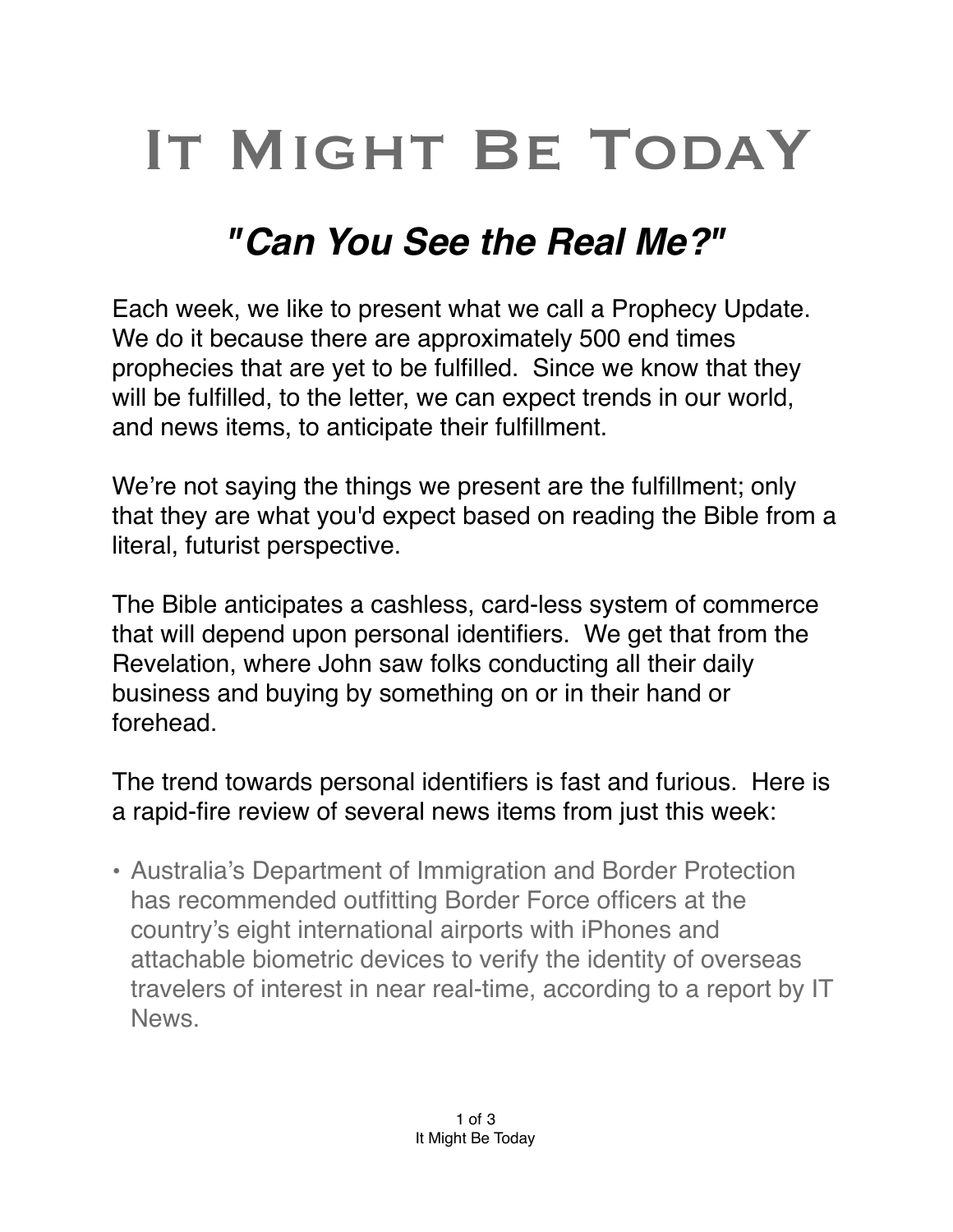- SITA and Hamad International Airport (HIA) have signed a memorandum of understanding (MoU) which establishes a framework for the companies to trial and improve advanced biometrics-based passenger processing solutions at HIA in Qatar, according to a report by eTurboNews.
- Veridos has won a contract with The Republic of Zambia to deliver polycarbonate electronic ID cards to the country. Based on the German eID card concept, there is a contactless security chip embedded in the new ID card which supports multiple applications for biometric identification, authentication, and digital signature services.
- A US government defense contractor is securing employee access to its online infrastructure using the BIO-key SideSwipe fingerprint reader solution.
- Iris recognition firm Iris ID has completed a new installation of its iris biometrics technology at CERN, a 21-country European research organization operating the world's largest particle physics laboratory located outside Geneva, Switzerland.
- U.S. Customs and Border Protection (CBP) has rolled out facial recognition-based biometric exit technology at Houston's William P. Hobby International and at Las Vegas' McCarran International Airport.
- Applied Recognition Inc. is accelerating commercial availability of Ver-ID for Windows in response to recently reported data security breaches by offering trial versions of the facial recognition solution. Ver-ID for Windows prevents unauthorized access to corporate systems by replacing vulnerable passwords - which are responsible for half of data breaches - with strong